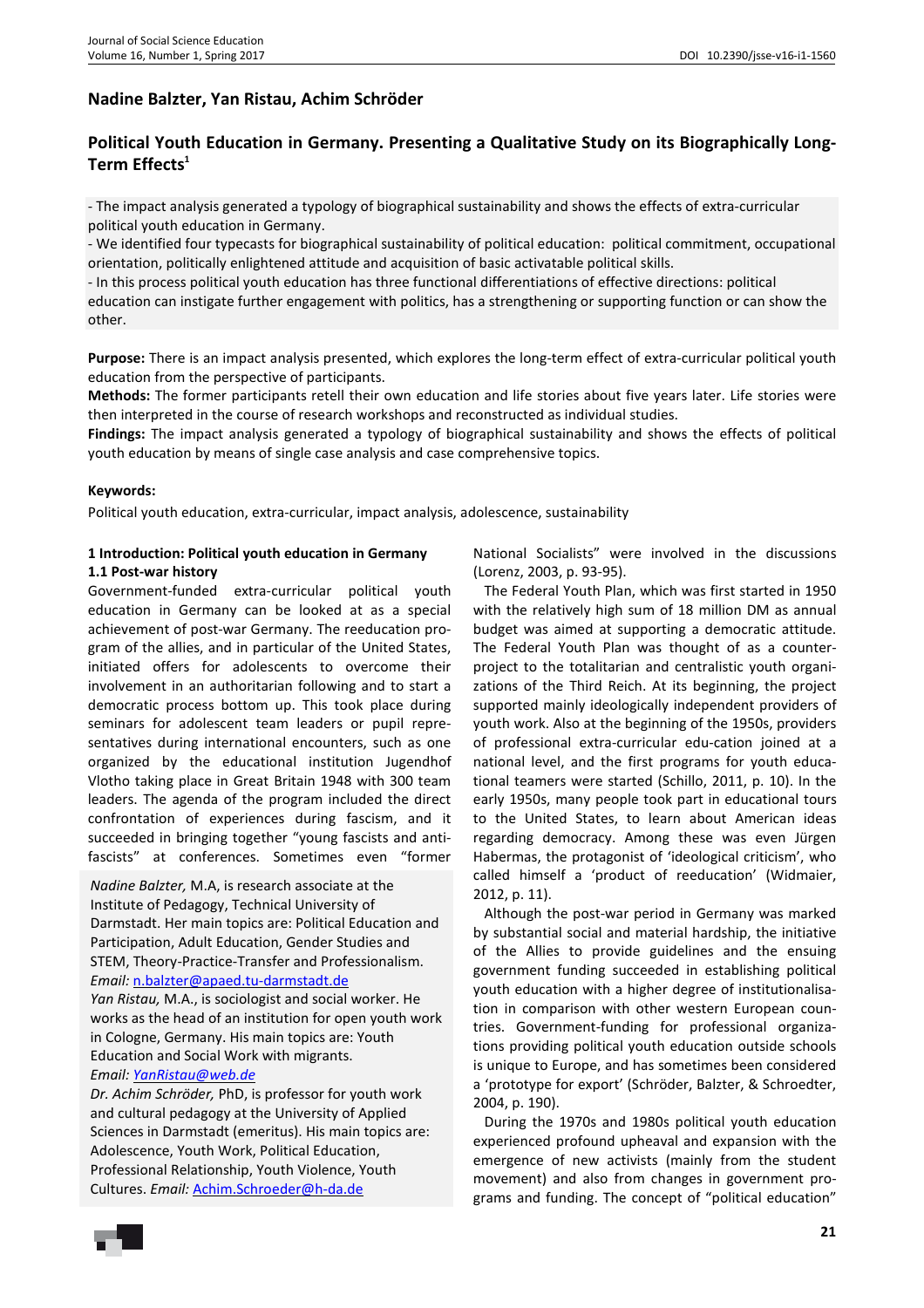and of youth "politicization" included gradually more aspects of life. The women's movement in particular put private issues into a political context. The idea of 'democracy as a form of life' spread almost to the level of the classical understanding of democracy in Athens where 'the whole material-spiritual life context' is affected (Negt, 2010, p. 321). Even in the 2000s, this experience of politicization of everyday life and its closeness to the classical concept of democracy can be used as reference for a concept of the political sphere. It represents a common thread of humans (Arendt) with-out a previously fixed aim of political education heading for a narrowed-down target of particular interests (Brumlik, 1997).

In the mid-1970s, many federal states passed legislation concerning the funding of political youth education and paid release from work for educational leaves. On the basis of extra-curricular initiatives, an educational movement founded new training institutes, independent education clubs, self-organized conference centers and educational institutions. Conceptual debates and experimental testing were common during this period. Notions of political education changed markedly from one of knowledge transfer and teacher-led instruction to others of self-activated learning, project learning and action orientation. The hallmark of the new forms of learning is to seize upon experience as a site of learning, and to emphasize the social experiences that are furthermore gained from participation in social and political movements. Social experiences are seen as flowing and merging into educational work; educational work offers the opportunity to reflect on experiences in the new social movements. The movements into which education flowed were many – the youth, ecological, women's, peace and alternative movements –, and education workers developed manifold activities involving different strata of the population. The overall *action orientation* of these two decades changed the self-concept of political education permanently. In hindsight, it can be considered a 'silent triumph' (Behrens, Ciupke, & Reichling, 2003, p. 296).

A new reckoning of time began with the fall of the Berlin Wall (1989), and has continued through the more than two decades of subsequent regime collapse throughout Eastern Europe and the Middle East. The view that `there is no alternative´ [to the market economy], first articulated by Margaret Thatcher, has been taken up by Angela Merkel. From the 1990s, funding for political youth education decreased as the social future became thinkable only in the context of capitalistic production methods. But in the wake of rising xenophobic and extreme right-wing tendencies (e.g. leading even to violent attacks on asylum seekers´ homes) political youth education has received new attention in the form of short-term projects since the early 2000s (Lynen von Berg & Hirseland, 2004, pp. 15-18). A series of special programs has been initiated by the government setting new tasks to political youth education through the funding of programs like: Xenos, CIVITAS, entimon, and others. Political youth education has been

considerably re-empowered through this social countermovement to right-wing extremism and the related creation of new jobs and funding. In particular, current concepts are revised and new ones developed in order to enable staff with different attitudes and approaches to work with a right-wing oriented target group, whose attitudes and positions differ significantly from their own.

During the past one and one-half decades, approximately since the year 2000, political education has met new challenges by the turning away from politics of vast groups of the population and other post-democratic trends (Crouch, 2008). At the same time, powerful transnational citizen and protest movements have evolved like the "movement of the globalization critics," originnating in the G8 meetings from Genua 2001 to Heiligendamm 2007, or "Occupy" which started as a reaction to the global economic crisis. Other movements have developed out of local protests against large-scale public construction projects (Stuttgart 21) or nuclear waste disposal (Gorleben).

In the early 2000s, political education scarcely profited from these movements´ and experiences in activation. It had been in a defensive position since the 1990s as the neo-liberal mainstream leveraged strong pressure for political education to economize and demonstrate its effectiveness. Neo-liberal thinking edged people into more self-regulation and self-responsibility in nearly all domains. In Germany's public discourse, voices could be heard against the necessity of political education. In this neo-liberal wave, political education struggled to find a contemporary profile. For example, it tried to become more distinct from social education, and to move closer to political science. Through this orientation, a "gutting" of political education should be avoided, because a number of socially committed projects had been run under the label of political youth education. Other discourses claimed that a concept of political education which is closely connected to the everyday life of young adults asserts a connection between social and the political issues (Schröder, 2008, 318). Today, in the professional training of future pedagogical stuff studying social work, pedagogics, sociology or political science a connection between social and political issues is created more often (Hirsch, 2014, p. 62).

In Germany, political youth education is legally incurporated in 'youth work' according to Article 11 of the Children and Youth Welfare Act (KJHG 2014) as its first central theme. Though the Act is new, it has its origins in and reflects the wording of earlier legislation passed in 1990, when youth work was still largely synonymous with political education. While during the 1970s and 1980s nearly all youth work was centered around demands on political education and was thus politicized completely, nowadays we have to deal with the contrary effect. Political education has been drawn into the wake of professional applicability. This tendency reveals the neoliberal aspects of nowadays education. Staff has turned to everyday pragmatism and no longer takes part in local youth political debates (Scherr & Sturzenhecker 2014, p.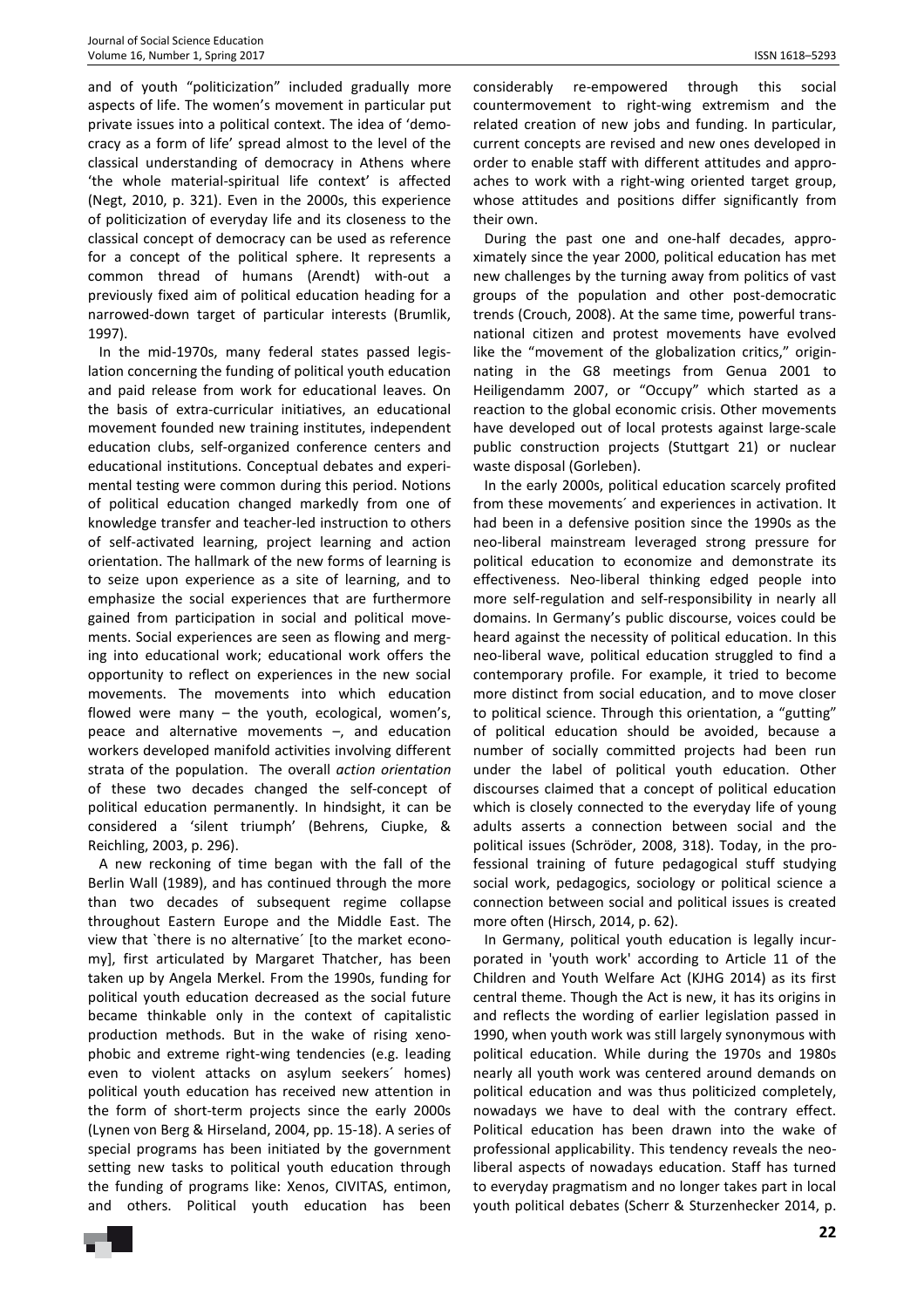374). In the following part the contemporary concept of political youth education will be displayed.

## **1.2 Knowledge, judgment, action as the triad in political youth education**

Knowledge, judgment, action – the so-called triad of political youth education – refers to its sub-goals: to impart knowledge, to enable judgement and to encourage participation. This triad can be found in relevant theoretical literature and is also prominently placed in the Children and Youth Plan of the German government (BMFSFJ, 2012):

"Political education shall impart young people's knowledge about society, state, European and international politics including politically and socially important developments in the fields of economy, culture, technology and science. It shall enable forming judgement on social and political events and conflicts, enable one to claim one´s rights as well as to discharge one´s tasks, assume responsibility towards fellow citizens, society and nature and encourage participation in the creation of free and democratic social and state order (BMFSFJ 2012, p. 141). $2$ 

Political education only takes full effect when the opinions and judgements of participants are developed or changed, supported by the newly gained insight and on the basis of already existing competences. This kind of positioning to selected political questions intends to encourage the participants to action and to intervene in political – that is public – space. This does not only refer to political committees or forums but to any kind of public expression of opinion.

Though the triad is claimed to reflect consensus, at least the hierarchy of the components has to be looked upon as out-dated. The current approach in seminars and projects prioritizes action, accompanied by the acquisition of knowledge and judgment. Particularly actionoriented media relations show ways to encourage youths to address a topic, outline their position and put it forward to a limited public via their interest in media and technology. Biographically acquired opinions and judgements often form the initial point or "fish hook" for seminars if firm attitudes and prejudices are questioned and screened.

At the same time three more aspects need to be emphasized which are not conveyed in the wording of the triad. To start with, judgment is still often reduced to a cognitive process even if the *inclusion of emotions* is inevitable – as well in its collective dimension. Judgment is accompanied and interspersed by emotions. Secondly, the former distinguishing lines between *personal development* (social education) and political education are not maintained in practice, as the personality of participants is strengthened in order to encourage their political engagement. Thirdly, dynamics of the phases of youth and the results of research on *adolescence* have to be taken into account in professional political youth education. Namely, we know that adolescents' political positioning is infiltrated by their identification with (and distinction from) persons who are important to them,

and particularly those who introduce them to political positions.<sup>3</sup>

In conclusion, political youth education can be characterized as following. Political youth education entails support and encouragement for independent thinking, and it does so through pedagogically-informed opportunities to engage with matters of democratic communities and finding one´s position in the political. Successful political youth education builds on the lifeworld of its participants and anticipates the inclusion of emotional influences on the formation of positions and attitudes. Moreover, it addresses the specific status of adolescence as one of transition with particular needs for identification and distinction. The relationship between one's self and the world can only be understood and acted from and upon if it has been penetrated in a cognitive, emotional and social way.

#### **2 Initial situation and case history of the impact study**

The effect of educational processes is a very important subject in pedagogical debates (Ahlheim, 2003, p. 5). Supporters and organizers of political education, and especially pedagogues, are interested in knowing how pedagogical arrangements and personal interventions in the educational setting are effective, so that they know, how to stimulate and motivate participants for action. The effectiveness (and hence validity) of political education is broadly supported in professional discourse, but exact measurements of effect and success have been so far considered impossible (ibid.). Some authors even argue against attempting to make such measurements. Faulstich (2007, p. 100), for example, sees a danger of empiric reductionism if the success of political education is gauged in terms of being able to 'command' participants, to 'achieve' a desired political perspective and to 'measure' this process. Impact research in the humanities too oscillates within this area of tensions, and should be aware of its opportunities as well as the challenges and limits. Bourdieu emphasized this contradiction:

"If you want to see the world a bit like it is and want to talk about it like it is one has to accept that one will always be in the complicated, vague, impure, diffuse etc., thus in opposition to ordinary concepts of strict scholarliness (Bourdieu, 2013, p. 34).**<sup>4</sup>**

In other words, it is not fully possible to measure educational effects on human beings; any attempt to do so must also incorporate rather messy descriptions of the uncertainty of the educational process.

On the one hand, during the past two decades, such debate in Germany has not been restricted to pedagogy, as government funding has been connected increasingly to evaluations. Evaluations are expected to prove the effectiveness and effects of funding as well as to assess innovative concepts. The support program 'Political Education' of the Children and Youth Plan (KJP), through which the federal Ministry for Children and Youth funds personnel and administrative expenses of extra-curricular political education of adolescents and young adults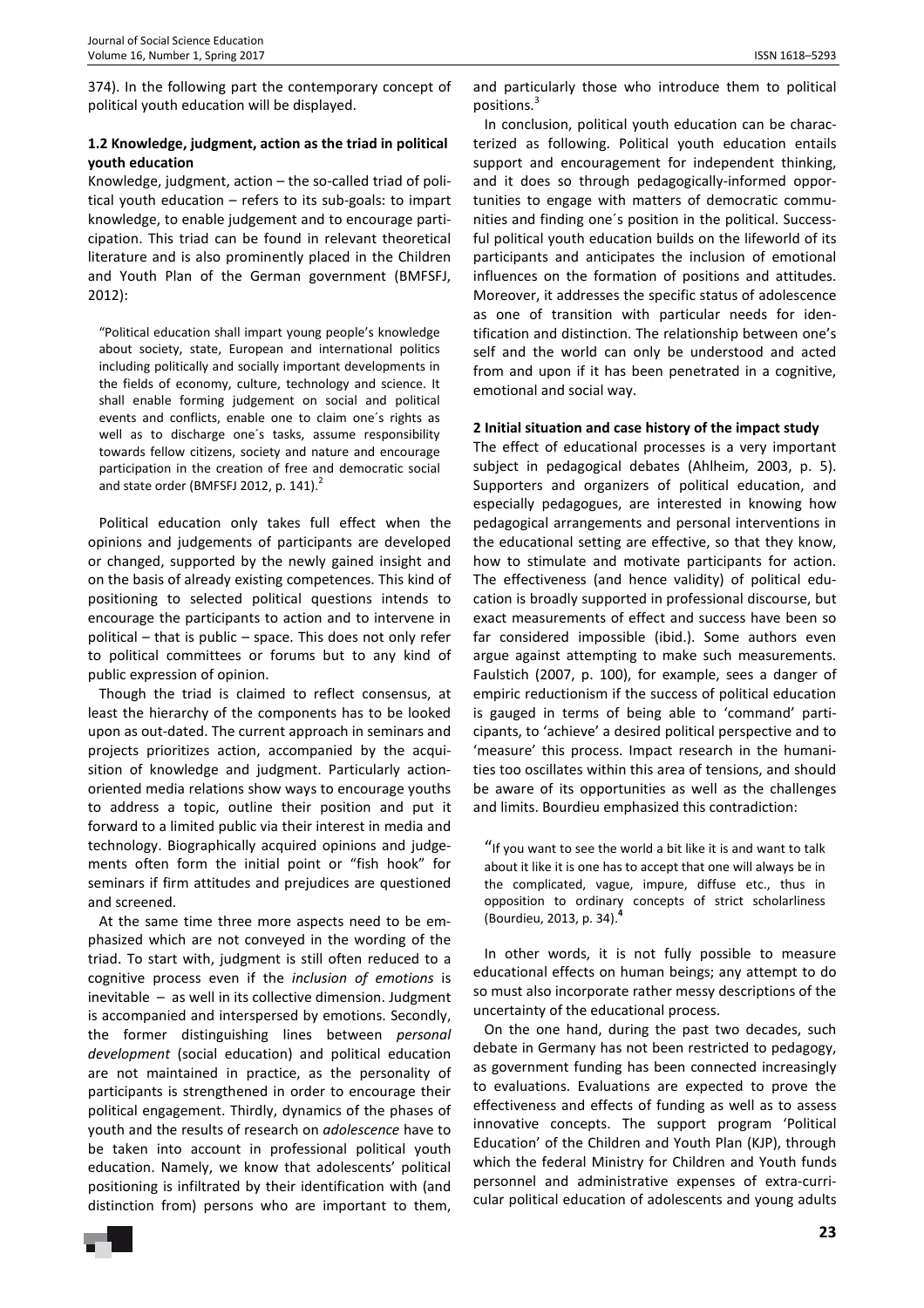up to the age of 27, was likewise evaluated (see Schröder et. al., 2004). The evaluation included a quanti-tative research with questions about the whole program, supplementary interviews, and an analysis of references, looked upon as first nationwide survey within (Germanlanguage) professional literature. It examined the actual target groups, methods and content, the role and the impact of staff, and the learning that was achieved (Schillo, 2011, p. 13). Student participants, it should be noted, were not questioned in the survey.

On the other hand, few efforts have been made to synthesize the data from evaluations. In this respect, Helle Beckers' work (2011) can be seen as the next important step towards a substantial impact research. She systematized all available evaluations from Germanspeaking countries dealing with empirical research on political education during the years 2000 to 2010, to provide the first synoptic view and overall assessment of research on political education during this decade. She concludes that the state of research regarding extracurricular political education can be described as 'desolate'. What studies do exist offer only a fragmented view: they were carried out from the perspective of different scientific disciplines, in the context of different professional discourses, and the evaluated periods and subject areas clearly depended on the various conditions for funding. Long-term or coherent studies were scarce (ibid., p. 161). Becker claims that longer-term and systematic funding of research on effectiveness are necessary. Regarding political education, she notes: "Many questions concerning the logic and methodology of research are still to be dealt with. Up till now there is no convincing and transferable research design for extracurricular political education" (ibid., p. 165).<sup>5</sup> Furthermore, she claims the lack of differentiated and necessarily complex considerations on possible methods reconstructing educational processes and results (ibid.).

Hedtke, Zimenkova, and Hippe (2007) published a similarly critical assessment of survey data on democracy education in Europe. To-date, most results are passed on indicators of the popularity of European politics as a subject matter for youth, but the authors argue that research should be organized as an interactive process. That is, research should include case studies that capture local diversity, result in a dense description of the context, and through which stakeholders (both teachers and pupils) contribute their opinions. Furthermore, enlarging the viewpoint to institutions of extra-curricular education would also mean that "youth workers" could be considered such people who address the concerns of youth not only at school but in all aspects of their adolescence.

#### **3 Research design of the impact study**

Some of these recommendations were incorporated into the methodical design of the study to be presented in the following pages (see also Balzter, Ristau, & Schröder 2014). Firstly, the youth (now young adults) get a chance to speak, thus enabling the reconstruction of educational processes and the preparation of case studies. Secondly, the study was nationwide and included respondents from various social backgrounds and with various educational experiences. Finally, the project examines the long-term effect of educational impulses and thus the sustainability of the educational experience.

Normally, the only evaluation that students make of a political education course or event occurs immediately at its conclusion. This procedure leaves little room for the participants to reflect on complex educational processes; nor do they have the opportunity to consider the effect of these educational experiences on their personal biographies. Thus, the idea was born to conduct later interviews in which interviewees look back to the seminars. This approach creates the possibility to process and reflect on the character of the education received, something that often takes full effect only after some time, perhaps months or years.

Furthermore, our choice of the age-group to interview was shaped by a consideration for the developmental capacities of self-reflection. As a developmental stage, adolescence is characterized by contradictory dynamics, which can cause great variation in their short-term assessments of educational effect. Adolescents are strongly present-oriented, and do not pose to themselves the question of how educational activities will benefit their biography. Their attitudes are rather more influenced by changing mental states and behavioral patterns. Comparatively, young adults are more able to perceive and describe effects from their educational experiences.

On this basis, an interview design was developed to target young adults from the ages of 18-27 who had taken part in an episode of political youth education at least five years previously, between the ages of 14-18.

At this point, the question arises as to which methods would enable past educational experiences to be decoded and reconstructed. The most adequate method for investigating biographical sustainability seemed to be the biographical-narrative interview, a technique which activates the memory to place, link, and relate the self with its experiences. Subjects were asked to tell their whole life story, thus opening the opportunity to place their experience with political education in a broad stream of memories concerning education and authorities (such as those related to family, school, peergroups or clubs). In this way, we sought to capture a view of the biographical sustainability of political youth education. Life stories were then interpreted in the course of research workshops and reconstructed according to Rosenthal (2011) as individual studies.

Access to survey participants was gained through educational institutions and former youth educational teamers. The selection of interview partners was guided, apart from methodical criteria, by the aim of reaching the widest possible heterogeneity in terms of a sample of theoretically relevant categories (Rosenthal, Köttig, Witte, & Blezinger, 2006, p. 20). Gender, regional origins, social status, ethnic and other elements of cultural background, and the range of providers (who offer extracurricular political youth education) were all taken into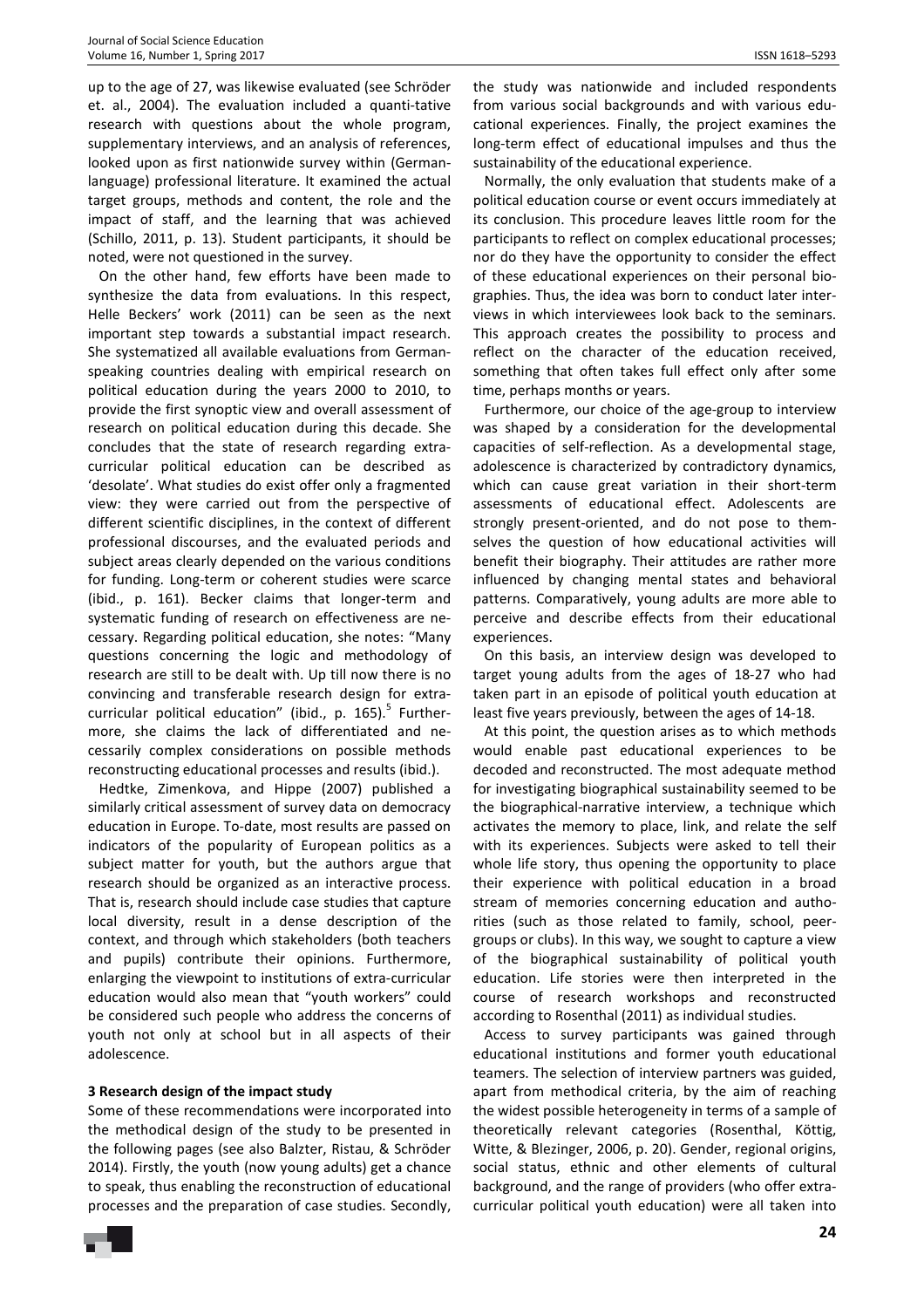view. Contrary to the presumption that it would be difficult to find interviewees – considering limitations on accessing personal data through educational institutions and the geographic mobility of young adults  $-$  we fortunately found many interested persons. On the whole, 23 interviews and four group debates took place. About 50 young people took part in the study. The analysis of the data followed the interpretive paradigm and the six steps of the interpretative procedure according to Rosenthal (2011, p. 187): "The aim of the reconstruction is, to analyse the biographical meaning of the experience of the past as well as the meaning of the self-presentation in the present".<sup>6</sup> Important for this kind of analysis is the preliminary postponement of the key question while the structure of the case is worked out. We outline below the resulting typology of biographical sustainability. The typology gives some indication of the long-term effectiveness of extra-curricular political youth education.

The biographical-narrative interview, as a very openended and explorative method, seems to be well-suited to elicit the meaning of political education for young adults. The researchers got deep insight into life stories, the complex ways in which political youth education and educational authorities cohere in the experiences of young adults, and into the various perceived functions of political education. The research workshops with students, educators and other scientists provided a circle of intersubjectivity that was crucial to the qualitative research process and helped to control for blind spots.

## **4 Typology of the long-term effectiveness of political youth education**

A typology of cases deducted from the individual interviews is used to organize the resulting data. Furthermore, sorting the interviews according to the typology helps to depict the context and the relationship to the research question. Therefore "similarity relations in surface characteristics" are irrelevant compared to "similarities in deep structure" (Kreitz, 2010, p. 99).<sup>7</sup> Which social cases are structurally similar or belong to the same type is determined by the configuration of the components and their functionality for the whole (Rosenthal, 2011, p. 24). Thus, we identified four type-casts for biographical sustainability of political education and three functional differentiations of effective directions in the empirical material.

The key question we asked was:

*In what way have the impulses that began in a political education seminar or project found subsequent expression in further life?* 

Moreover, the following questions were of special interest:

*How do the influence of political youth education relate to former knowledge and attitudes, which are affected by family or other biographical influences?* 

*And, how do subjects deal with the contradictions and conflicts between different spheres of influence in their life?* 

We labelled the first type in our typology, *political commitment* and included in it the stories of adolescents who became politically active because of the impulse they received in a seminar. The process of politicization triggered by the extra-curricular education was obvious to the subject and could be described in terms of the trinity (knowledge, judgment, action) of goals and methods ascribed to political education.

More surprising was the discovery of an *occupational orientation* that resulted from extra-curricular political youth education. Occupational orientation – the second type – is neither amongst the core targets of political education nor obvious on first sight. It can be counted as a hitherto mostly unnoticed side effect. Subjects with stories of this type recounted that they had been led to pursue employment in the political field following their exposure to political education.

The third type, *politically enlightened attitude*, can be ascribed to education's immanent political impact as such. In this case, political education stimulates the individual's critical engagement with society. The primary effect of political education is described as a challenge to previous patterns of thought and action and an enhanced development towards a politically enlightened (and sometimes enlightened acting) citizen. Subjects in this category reported their interest in gathering information on political events and developments, critical consideration and discussion of social issues, and (last but not least) the use of their right to vote.

The fourth type, *acquisition of basic activatable political skills,* is characterized by the development of specific abilities which form the basis for political action. Amongst them are empowerment of self-confidence, the experience of self-efficacy, the acquisition of social skills (e.g. communication, interaction, ability for conflict and consent), as well as skills in presentation and rhetoric. These abilities which are trained in political education are so far mainly used for private purposes and in the field of work.

There is, moreover, a great affinity between the first two typecasts. In many stories of the adolescents both effective directions play a biographically major role or are collateral. Furthermore, it can be assumed that the politically active as well as the one working in the political field have acquired respective basic activatable political skills and a politically enlightened attitude.

While outlining the four effective directions the question arises as to whether responsibility for these effects lies only with political youth education, and (if not) the degree of responsibility that should be assigned to other socializing factors. Further analysis of the interviews led to the extraction of three different ways of referring to the function of political education. This socalled functional differentiation gives some indication of whether and how political education is linked to former political experience or whether the adolescents were faced with an entirely new perspective. As the data verifies, political education can support already initiated developments; give significant impulses; or open up the political field for the first time. The functional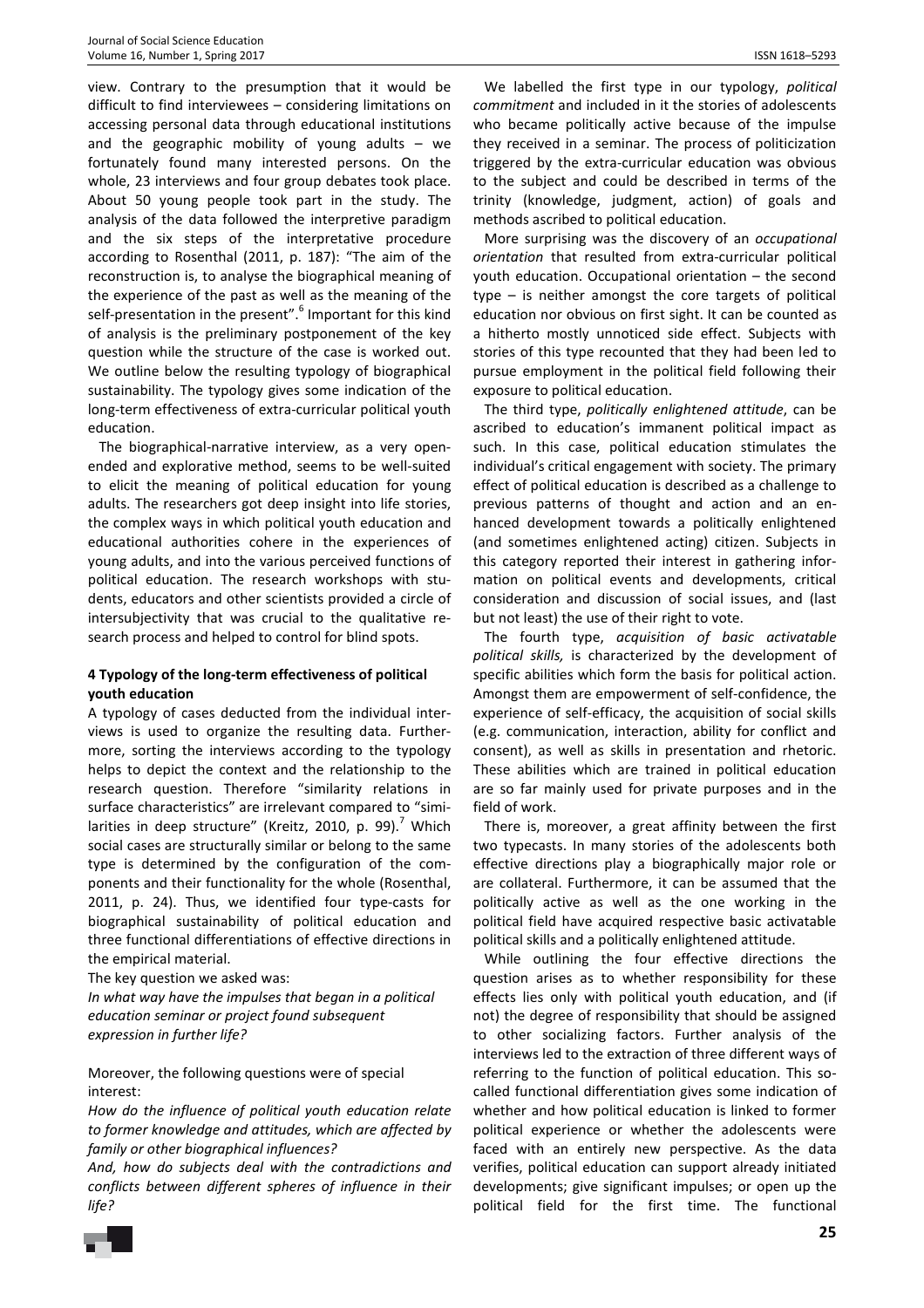differentiation of effective directions can be concepttualized in three categories:

First: The interviews indicate that events of extracurricular political education can *instigate* further engagement with politics. Political education is often described as being a key event contrasting with past experiences.

Second: On the other hand, the *strengthening or supporting function* is built on former biographical experiences outside of political youth education. In such cases, political youth education could have led to a decision for action or a change of attitude; or could have awakened interest and motivation for further examination. When participants had previous political exposure, they often deliberately used political education and their already existing competences were intensified and differentiated by the educational experience.

Third: The functional differentiation – *showing the other* – focusses more on domestic socialization. It refers to a discontinuity during biographical development in which events of political youth education are described as having allowed adolescents a basic enlargement of their horizon of previous experience. Unlike in their normal social environment and background, they come into contact with political questions and critical perspectives during seminars. They can enlarge their knowledge of political context, sharpen their judgement and gain insight into possible (political) fields of occupation and participation. Adolescents are offered a realm of experience where they can try out themselves and gain access to the political field.

Comparing these results with other studies, there are some interesting parallels. The type *political commitment* resembles the type *participatory citizen* developed in the US American study "What Kind of Citizen? The Politics of Educating for Democracy" (Westheimer & Kahne, 2004). Nevertheless, the methodical approach and target group (practitioners and scholars) of the American study are very different from ours, and therefore the results are only contingently comparable. In the American case, three conceptions of the "good" citizen emerge – the personally responsible, the participatory, and the justiceoriented – to the question "What kind of citizen do we need to support an effective democratic society?" (Westheimer & Kahne, 2004, p. 239) The first type, *participatory citizen*, means an active member of community organizations and/or improvement efforts (ibid., p. 240). Certainly, the concept of "political commitment" in our study is defined much closer to the political field.

Another German study focusing on long-term effects in international youth work came to a quite similar result concerning the functional differentiation. Thomas et al. (2007) worked out four different processes to integrate the experience biographically. First: *nice to have –* the exchange experience did not leave any noteworthy traces in the biography. Second: *mosaic –* the exchange experience contributes to a certain development to lead a participant to other events. It fits in as a 'tesserae' into one's entire biography. Third: *domino* – the exchange experience is a trigger for a string of follow-up events and activities. Fourth: *turning point* – the exchange experience initiates a turning point in one's biography (Thomas, Chang, & Abt, 2007, p. 7, English Summary).

The typology will be illustrated with a case study in the following section, exposing its in-depth structure by way of example. For this purpose, the case study of Mareike will be introduced representing the third type: development of an enlightened political attitude.

## **5 Summary of Mareike´s case reconstruction: "To be able to shape one´s own life even concerning computers"**

The case of Mareike – against the backdrop of her biography – is an example of how the impulses of a political youth education seminar further the development of an enlightened political attitude (type three) and its transfer to other areas of society.

Mareike, aged 23 during the interview, grew up with her two younger brothers in socio-economically difficult circumstances because her father was frequently unemployed. Thus, the family can only dispose of limited economic capital. The mother – the key power in the family – cared particularly about the best possible support and schooling for her children. She saw to it that all three of her children attended grammar school (grades 9-12) instead of pursuing technical education. Mareike, being the first-born, took responsibility for herself and her two brothers to whom she is very close. After her parents separated, the difficult economic situation escalated, especially because the father did not pay any alimony. Mareike's single mother lived with her children in a 3-bedroom flat, and eventually took in a fourth child as a foster child. In the orbit of her strong mother, Mareike developed a pragmatic way of dealing with limited economic resources and at the same time achieved high responsibility for family solidarity.

At the age of 17, Mareike learned about open youth work (called info-café) through information at school and about political youth education directly from a teamer at the café. The pleasure of playing computer games, the personal atmosphere, and attractive terms at the café enticed Mareike to take part in her first seminar. The topic was (according to Mareike's narrative)

"… making a film, I still remember it was about media addiction, a topic which was not yet popular in 2005. [The discussion was about] whether that is something one has to be aware of or an illness which has not been noticed by society so far (Transcript lines 69-73).

Methodical implementation skillfully wove the interests of adolescents together with a critical inquiry (and competency) into the topic. Mareike experienced a strong (and favorable) public reaction by taking part in a youth-media-festival, at which her seminar group showed their film about the computer game fair. More seminars and projects followed and even led to a prize. Mareike received a fresh impetus from political youth education; political education encouraged in her a different self-determined point of view and a critical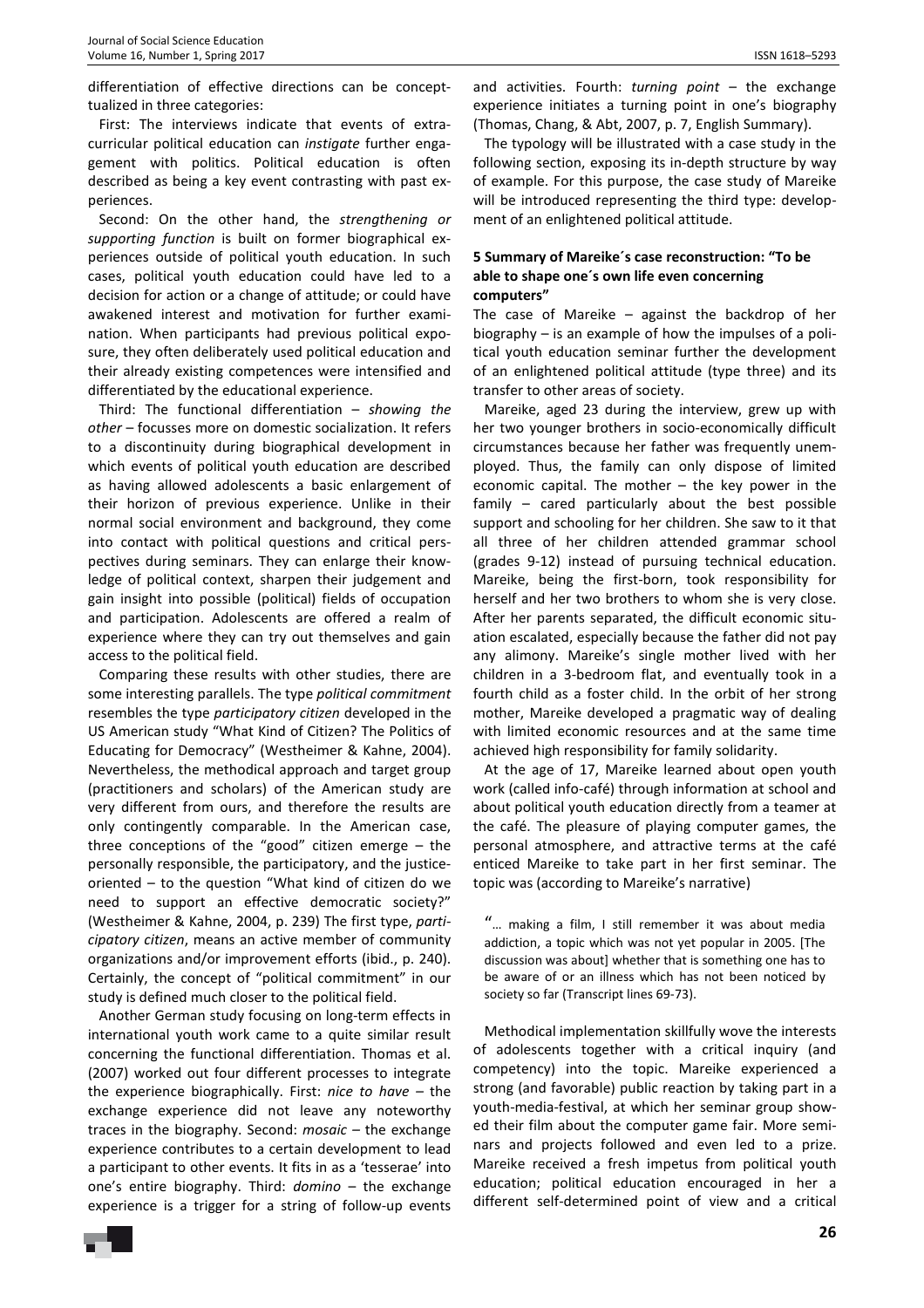attitude, which she transferred to other social areas. She described this transfer as the ability "… *to know and to watch advertisements on TV more consciously, or to watch films more consciously, as you have already learnt something about it* (Transcript lines 1795-1797)".

The transfer achievement is further shown by Mareike in another example during the interview. She described an advertisement about child and youth protection which ran as a trailer in cinemas. Mareike explained that this trailer shows the importance of parents for their children: parents have to take an interest in their children and start talking with them at an early age about the internet and computer games. As she spoke, she remembered that the info-café had even offered counselling for parents.

The fact that she took over responsibility from an early age, skillful pragmatism and her experience in political education – said Mareike – encouraged her at her first job to stand for elections for the company's youth representative a few years later. After being elected, she is convincing from the very beginning and becomes politically and unionized active. The collective striving for better working conditions for young employees gave Mareike an important feeling of belonging, and as time passed she became active also against the 'right-wing' groups.

It is important to note that the personal address to Mareike was crucial moment to her decisions – both to take part in the seminar of political youth education, and to stand for election as youth representative. Thus, it is a personal relationship with a political education teamer that drew Mareike to access political education, and it was a personal commitment to union work that drew further into the political field. The importance of a personal relationship exponentiates with adolescents who have not had such input at home because the personal address arouses a feeling that one is entitled to be concerned with politics. We assigned Mareike's case to the category of politically enlightened attitude. In her biographical narration, the experiences she gained during seminars of political youth education helped her develop a critical perspective.

## **6 Significance of pedagogical persons and learning venues – Selected comprehensive topics**

The empirical material showed topics with a more general importance beyond the individual case studies. Below, the two topics of learning venues and pedagogical persons – both being central factors of extra-curricular political youth education – will be introduced by way of example.

## **6.1 Pedagogical persons**

The personal dimension in extra-curricular political youth education is particularly important for at least two reasons. On the one hand, under non-formal conditions of learning, 'learning from others' can be used in a wider range than in formal conditions of learning. Furthermore, new and sometimes unfamiliar worlds of experience can be facilitated by learning venues and methods. Peda-

Thus, they are encouraged to question their received opinions and gradually develop their own attitude; that is, they develop the power of judgment. The judgment that occurs through political education entails interaction with others, and can therefore be described as *related judgement* (Schröder, 2005).

Testaments to the importance of pedagogical persons are manifold in the interviews. Aspects which are mentioned repeatedly concern their expertise and the student's encounter with the teamer's attitude.

For example, Sandra confirmed "*that particularly the people who ran the seminars* (Line 1518)", shaped her a lot, "*as they are in a good mood, … absolutely involved in the topic* (Line 1529)". She was particularly impressed by their expertise and the ways they structured debates and formed arguments. The pedagogues succeeded in encouraging her to contemplate, precisely because her opinion differed from the ones they expressed. Chafing at different opinions was an essential learning experience for Sandra and significantly influenced her access to the political field.

Likewise, for those with a big distance between their parental home and politics, persons working in political education loom large in influence. It is they who discover the interest and potential of adolescents, and support them to gain access to the political field. This often leads to educational success, sometimes to an occupational orientation towards political education or the political sciences, or to a political commitment. Even in the biographies of subjects who specialized in fields far from political education, those who came from circumstances with little economic or socio-cultural capital identify the personal influence of supportive adults such as school teachers, private music teachers, or staff in open youth work.

## **6.2 Learning venues, distant and close**

Learning venues have come into focus as a dimension of education during recent years. Political education has numerous and diverse venues. In the following section, we will distinguish between approaches that are 'distant' and those that are 'close'. In distant learning venues, the distance from the living environment itself provides new realms of experience and learning for adolescents. Close learning venues offer good links with their familiarity and simplify the transfer of new knowledge to a familiar environment.

## **6.2.1 Distant: educational institutions, memorials, journeys, excursions**

By their very distance from everyday life, "distant" or unfamiliar learning venues simplify access to new topics and contents, to the extension of present attitudes, and to the reduction of prejudices. Esthetic experiences as well as group dynamic processes outside the ado-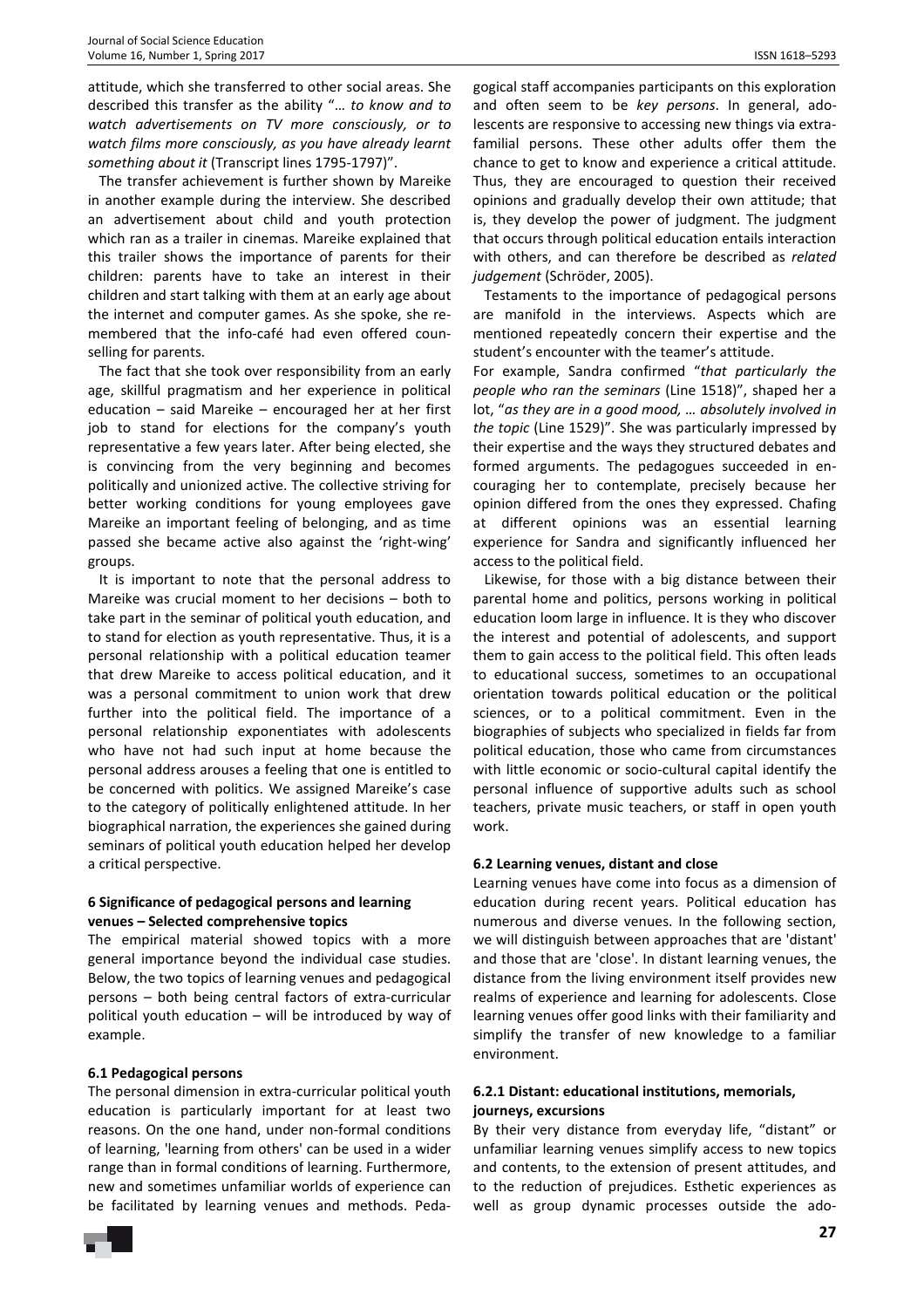lescents´ normal environment can contribute to the effecttiveness of these venues. Educational institutions can turn into places of exceptional and sensual experience by spatial charm, joint meals and playful adventures. At places with a direct connection to the topic – i.e. memorials and museums – access occurs primarily through the participants' emotions and proves successful. During educational journeys and excursions, participants profit furthermore by their 'dynamic' character: being on the way and having to adapt continually to new situations stimulates learning processes, as one is led out of current patterns of behavior and thought.

The empirical material proves the effectiveness of distant learning venues. Statements on educational institutions, memorials, excursions and journeys are to be found in many of the interviews with descriptions such as that made by Mona "*that the educational institution was something special, thus making everybody present feel to be part of something special* (Lines 154-155)".

Members of one project group with adolescent migrants were interviewed during a group discussion. They had visited a concentration camp in Eastern Europe as part of their analysis of the Holocaust. They described this visit as an impressive and formative experience. The group took subsequent journeys to other memorials and even to the Middle East. The participants described these excursions and journeys as *highlights* (Line 271) of the project, due to their high information content. "*Particularly in this country (in the Middle East) we met with a group of adolescents, there was communication and … this exchange of information ... is something really great* (Lines 281-284)".

Another interviewee, Paul, noted the social contrasts from his journalistic exchange seminar to Eastern Europe. For him, it was encounters and direct communications with people through which he had learned new and unknown things about the country. Direct experience of cultural difference and social imbalance impressed him a lot, and he found it more formative than the theoretical debates held during the project's seminar sessions. This impressive experience was crucial, he recounted, to his eventual decision to take up sociology at university. He wants to study people's differences in order to understand them better.

#### **6.2.2 Close: on site, in the living environment**

"Close" learning venues show their advantages if the barriers for taking part in an event are to be kept low. The familiar setting offers possibilities to connect. Fears and worries concerning distant, unknown and foreign places can be excluded. In this way, events of political youth education are easily included in normal living environments. Thus, one can reach especially those young people who do not have the resources to tolerate feelings of "foreignness" outside their familiar living environment; this lack of resources can be general or temporary. "Close" venues are also favorable for transferring new knowledge and experience into everyday life.

These aspects of "close" venues also come up repeatedly in the interviews. Thus Ann-Kathrin and Alexander

were both active in Children and Youth Parliament. Ann-Kathrin mainly saw it as *a good opportunity to do something locally* (Lines 37-38), and to affect changes in her own environment. Alexander pointed out that he could establish relationships and build up local networks through his activities in Parliament. He also came to know more about his hometown, and could identify more easily with others around him. In addition, belonging to the Children and Youth Parliament was of vital importance to him for getting in contact with politics on a local level. Local issues and initiatives appealed to him because they were closely connected to his living environment, and he could experience immediately the effects and consequences of political action.

Marianne, Susanne, Manuela and Esra took part as guides in a travelling exhibition on the persecution of Jews during the Third Reich in their hometown and its close surroundings. According to their statements, they were fascinated by their role in passing on to other adolescents an understanding of an unknown and difficult topic. With this alienation effect, they could also reflect on themselves and learn.

Marie, Cem and Mario took part as "ambassadors" in a program for voluntary work, recruiting pupils locally for volunteer projects on Volunteers' Day. The program's local reference made it easy for them to gain access to their commitment and to link it to their own sphere of everyday life. They identified highly with their position as ambassadors. Interestingly, the political education seminars they attended took place in a distant educational institution, which – as mentioned above – had its own appeals. Marie enjoyed attending the seminars "*as they formed a highlight amongst the ambassadors. You could learn a lot and above all get to know a lot of people* (Lines 1306-1308)". Getting in contact with likeminded people and group dynamics during seminars were facets of interest to which Mario also pointed. Thus, we see in this project that close and distant learning venues may correlate favorably: access to the everyday environment and life which enabled action was coupled with possibilities to learn and reflect with likeminded people at a distant learning venue that was juxtaposed to everyday life.

## **7 Quintessence of the impact study**

Political youth education in extra-curricular settings has been state-funded in Germany since 1945 and has been evaluated also in a nationwide survey in the last decade (Schröder et al., 2004). In the present article, a new impact analysis is presented, which explores the biographically long-term effect of political youth education (Balzter et al., 2014). In the framework of this impact study, former participants were asked to retell and to reflect on their own education and life-stories some five years after their participation in political youth education. The impact analysis based on such biographical-narrative interviews was able to generate valid results regarding the biographical sustainability of extracurricular political youth education. The qualitative research methods established access to young adults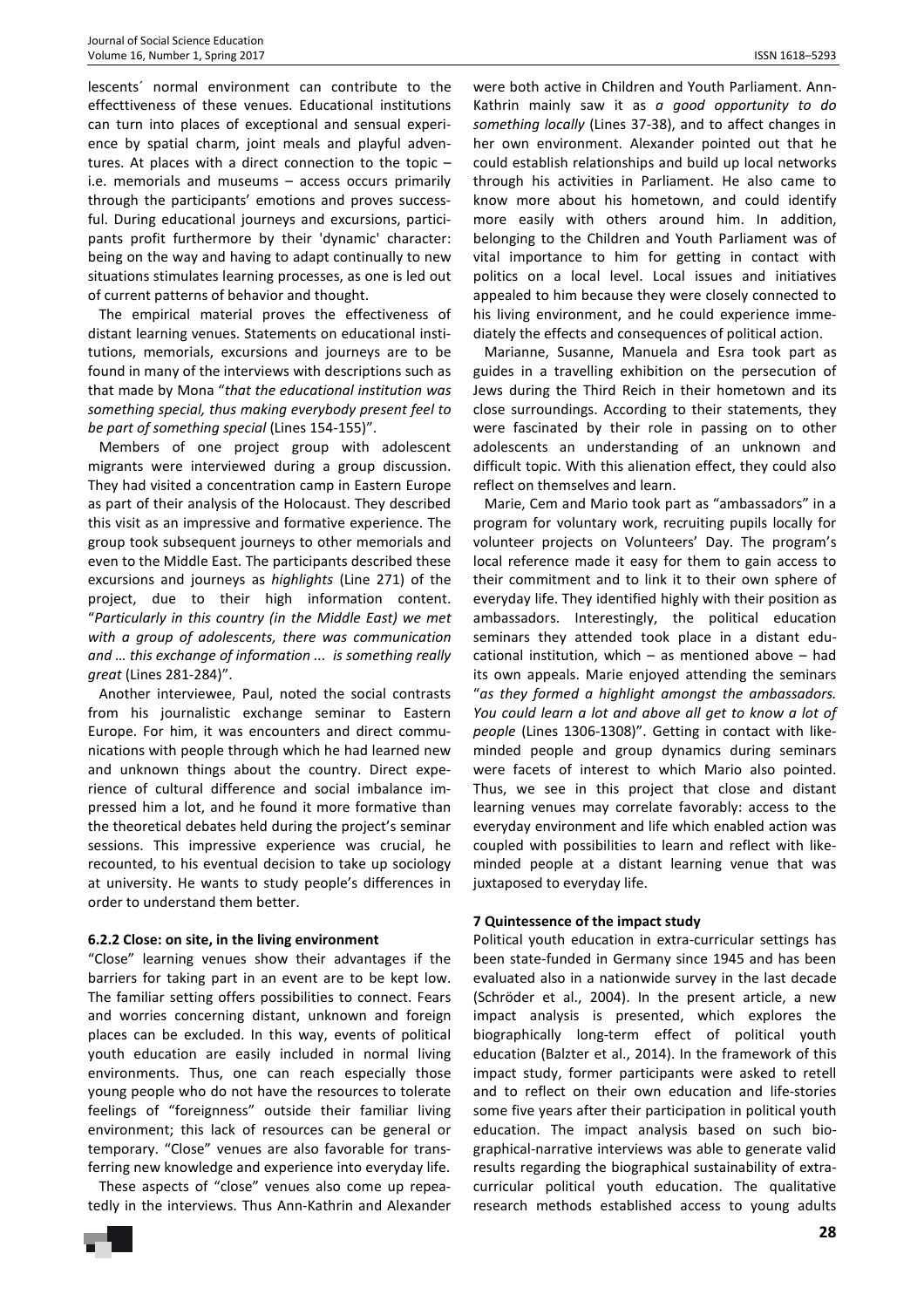(aged 18-27) and their reflections on the biographical benefit of their previous educational activities at the ages of 15 to 18. Based on the interpretation of these lifestories, the direct and indirect effects of political education on the formation of social and political identities could be documented. The impact study of Balzter, Ristau, & Schröder (2014) generates a typology of biographical sustainability and shows the effects of political youth education both by means of single case analysis and case comprehensive topics. The main findings of this study are summarized in the following nine statements.

1 The impact study shows again clearly that there is no *simple cause-effect-scheme* concerning educational and developmental processes. The presented impact study clearly shows that one cannot predict in a general way which learning methods will be most effective for which participants. Thus, only beneficial factors can be named, particularly regarding politically distant target groups.

2 The implementation of a *variety of teaching methods* is important as each method can take various effects depending on situation and context. But all methods chosen should stimulate action above all. Furthermore, it is important that the pedagogical staff acts self-reflexive and is able to reconsider and change methods – often developed by the middle-class shaped civil society – by an interactive dialog with the target group. This is especially relevant in those cases, in which the target group is not middle-class oriented.

3 *Pedagogically active people* working in political education have to help adolescents understand how life conflicts which are often perceived as being private and individual are political. Their support and encouragement, in their role as counterparts and models, help adolescents to feel entitled to interfere politically. The interviews have shown that often other *extra-familial adults* offered essential mediation and support at the right time (Hafeneger, 2009, p. 269).

4 *Learning venues for political education* bear a special importance, too. Educational institutes are often experienced as places leading out of everyday life and familiar learning experiences, thus opening up new experiences. This is true for sometimes very distant venues like memorials which can trigger new levels of controversy. Close learning venues, on the other hand, facilitate access and have a positive influence on transfer to the living environment of the adolescents. Nearly half of the interviewees took part more than once in offers of political education. They often chose different offers in the same place, continued their intercultural encounters or entered a long-term project.

5 *To take part in experiences* of private, public or professional life must be of utmost concern. In order to get to know, take up, and be able to interpret dialogically, one needs methods which are oriented biographically and environmentally (Negt, 2010).

6 Part of these experiences and dispositions form *adolescence*. Intertwined with adolescence are changes, new chances and re-allocations in all areas of life. This topic still leads a shadow existence in the discussion about political youth education. But adolescence is situated at the seam between continuity and dis-continuity, between stability and change. Here we find connecting points for political education (Schröder, 2012).

7 Regarding *the content of political education*, current questions or experiences in the living and working environment must be the starting point. It remains important to target connections starting from specific topics, because political education is primarily *joining the dots* (Eis, Lösch, Schröder, & Steffens, 2015).

8 As interviews in our study proved, commitment and political awareness can only develop if the various areas of action are complimentary and augmented. From the viewpoint of providers and organizers, special attention should be given to *working in networks or linking competence* between youth organizations, clubs, institutions near schools, and youth educational centers (Schröder 2014).

9 Obviously, *social activities* are more easily entered into by young people with educationally distant backgrounds than are overtly political activities. These adolescents are particularly dependent on social approval, as it has been hitherto more or less denied to them because of their origins. Political education must strive for and support *the bridging between the social to the political*, again and again (Balzter & Schröder, 2014).

#### **References**

Ahlheim, K. (2003). *Vermessene Bildung: Wirkungsforschung in der politischen Erwachsenenbildung* [Measuring education: Impact research in political adult education]. Schwalbach/Ts.: Wochenschau-Verlag.

Balzter, N., Ristau, Y., & Schröder, A. (2014). *Wie politische Bildung wirkt: Wirkungsstudie zur biographischen Nachhaltigkeit politischer Jugendbildung [How political education works: Studying the sustainable biographical effects of political youth education].* Schwalbach/Ts.: Wochenschau-Verlag.

Balzter, N., & Schröder, A. (2014). Zum Verhältnis von sozialem und politischem Lernen in der außerschulischen politischen Jugendbildung: Empirische Einsichten aus Interviews [On social and political learning in extracurricular political youth education: Empirical insights from qualitative interviews]. In Götz, M., Widmaier, B., & Wohnig, A. (Eds.). *Soziales Engagement politisch denken* [Thinking of social engagement politically] (pp. 187-199). Schwalbach/Ts.: Wochenschau-Verlag.

Becker, H. (2011). *Praxisforschung nutzen, politische Bildung weiterentwickeln* [Using practice research and evolving political education]. Essen/Berlin. Retrieved from www.adb.de/dokumente/2011\_PraFo\_ projekt\_bericht.pdf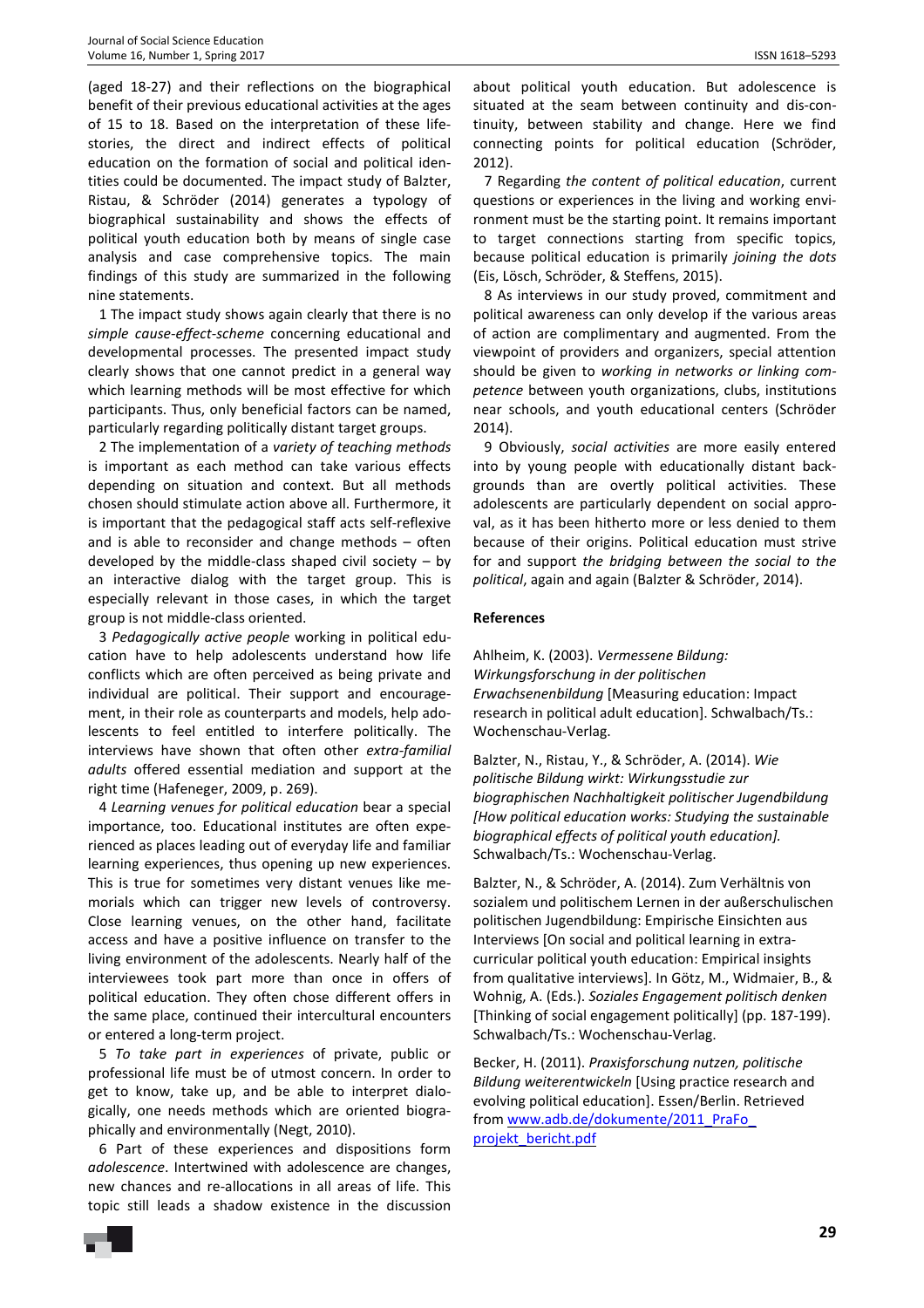Behrens, H., Ciupke, P., & Reichling, N. (2003). Lernkonzepte der 70er und 80er Jahre: Zur Kontinuität und Transformation politischer und pädagogischer Impulse in der Erwachsenenbildung [Learning concepts oft he 70th and 80th: Continuity and transformation of political and pedagogical stimuli in adult education]. In: *Quem-report: Schriften zur beruflichen Weiterbildung, 81,* (pp. 269-328). Retrieved from www.abwf.de/content /main/publik/report/2003/Report-81.pdf

BMFSFJ (Bundesministerium für Familie, Senioren, Frauen und Jugend) (Ed.) (2012). *Richtlinien über die Gewährung von Zuschüssen und Leistungen zur Förderung der Kinder- und Jugendhilfe durch den Kinderund Jugendplan des Bundes (KJP)* vom 29.3.2012 [Directives for granting subsidies and benefits for supporting children- and youth welfare by the Childrenand Youth plan (KJP) from 29.3.2012]. Retrieved from www.bmfsfj.de/RedaktionBMFSFJ/Abteilung5/Pdf-Anlagen/richtlinien-kjp-stand-april-2012,property= pdf,bereich=bmfsfj,sprache=de,rwb=true.pdf

Bourdieu, P. (1979). *Die feinen Unterschiede: Kritik der gesellschaftlichen Urteilskraft* [Distinction: a social critique of the judgement of taste]. Frankfurt/Main: Suhrkamp 1994.

Bourdieu, P. (2013). Pierre Bourdieu im Gespräch mit Beate Krais: "Inzwischen kenne ich alle Krankheiten der soziologischen Vernunft" [Pierre Bourdieu in a dialog with Beate Krais: 'Meanwhile I know all maladies of sociological rationality']. In Brake, A., Bremer, H., & Lange-Vester, A. (Eds.), *Empirisch arbeiten mit Bourdieu: Theoretische und methodische Überlegungen, Konzeptionen und Erfahrungen* [Working empirically with Bourdieu: Theoretical and methodical considerations, concepts and experiences (pp. 20-34). Weinheim und Basel: Beltz Juventa.

Brumlik, M. (1997). Braucht politische Bildung eine normative Theorie? [Does political education need a normative theory?]. *kursiv. Journal für politische Bildung*, 4, 12-19.

Crouch, Colin 2008: *Postdemokratie* [Post-Democracy]. Frankfurt/Main: Suhrkamp.

Eis, A., Lösch, B., Schröder, A., & Steffens, G. (2015). Frankfurt Declaration: For a Critical Emanzipatory Political Education. *Journal of Social Science Education*, 15, 74-75. Retrieved from www.jsse.org/index.php/ jsse/article/view/1520/1558

Faulstich, P. (2007). Evaluation [Evaluation]. In G. Weißeno, K.-P. Hufer, H.-W. Kuhn, P. Massing, & D. Richter (Eds.), *Wörterbuch Politische Bildung* [Dictionary of political education] (pp. 93-102). Schwalbach i./Ts.: Wochenschau-Verlag.

Hafeneger, B. (2009). Der Blick auf die Schule greift zu kurz [The view at school is not sufficiently]. *Erwägen – Wissen – Ethik*, 2, 268-270.

Hedtke, R., Zimenkova, T., & Hippe, T. (2007). A Trinity of Transformation, Europeanisation, and Democratisation? Current Research on Citizenship Education in Europe. *Journal of Social Science Education*. Retrieved from www.jsse.org/index.php/jsse/article/view/1044

Hirsch, A. (2014). Hochschule als Reflexions- und Weiterbildungsort der außerschulischen politischen Bildung [University as a venue for reflexion and further education of extra-curricular political education]. *Journal für Politische Bildung*, 3, 60-66.

KJHG (Kinder- und Jugendhilfegesetz) (2014). *Das SGB VIII: Eine Broschüre zu den Rechtsgrundlagen der Kinderund Jugendhilfe für engagierte Menschen* [The SGB VIII: A booklet to legislative basis of children- und youth welfare for engaged people]. Ed. from Bundesministerium für Familie, Senioren, Frauen und Jugend. Berlin

Kreitz, R. (2010). Zur Beziehung von Fall und Typus [On the relationship between case and type]. In Ecarius, J., & Schäffer, B. (Eds.), *Typenbildung und Theoriegenerierung: Methoden und Methodologien qualitativer Bildungs- und Biographieforschung* [Constructing types and generating theories: Methods and methodologies of qualitative educational and biographical research] *(pp. 91-111)*. Opladen/Farmington Hills: B. Budrich.

Lorenz, K.-P. (2003). "Unsere Aufgabe in dieser Zeit". Erziehung zur Demokratie auf dem Jugendhof Vlotho nach 1945 ['Our task in these times': Education for democracy at the educational institution Jugendhof Vlotho after 1945]. In Ciupke, P., Faulenbach, B., Jelich, F. J., & Reichling, N. (Eds.), *Erwachsenenbildung und politische Kultur in Nordrhein-Westfalen* [Adult education and political culture in North Rhine-Westphalia] *(pp. 93- 104)*. Essen: Klartext.

Lynen von Berg, H. & Hirseland, A. (2004). Zivilgesellschaft und politische Bildung – Zur Evaluation von Programmen und Projekten [Civil Society and Political Education – On the Evaluation of Programs and Projects]. In Uhl, K., Ulrich, S., & Wenzel, F. M. (Eds.), *Evaluation politischer Bildung* [Evaluation of Political Education] *(pp. 15-26).* Gütersloh: Verlag Bertelsmann Stiftung.

Negt, O. (2010). *Der Politische Mensch. Demokratie als Lebensform* [The political man: Democracy as life form]. Göttingen: Steidl.

Rosenthal, G. (2011). *Interpretative Sozialforschung. Eine Einführung* [Interpretative social research: An introduction]. Weinheim und München: Juventa.

Rosenthal, G., Köttig, M., Witte, N., & Blezinger, A. (2006). *Biographisch-narrative Gespräche mit Jugendlichen: Chancen für das Selbst- und Fremdverstehen* [Biographical-narrative interviews mit young people: Chances for understanding oneselves and the Other]. Opladen: B. Budrich.